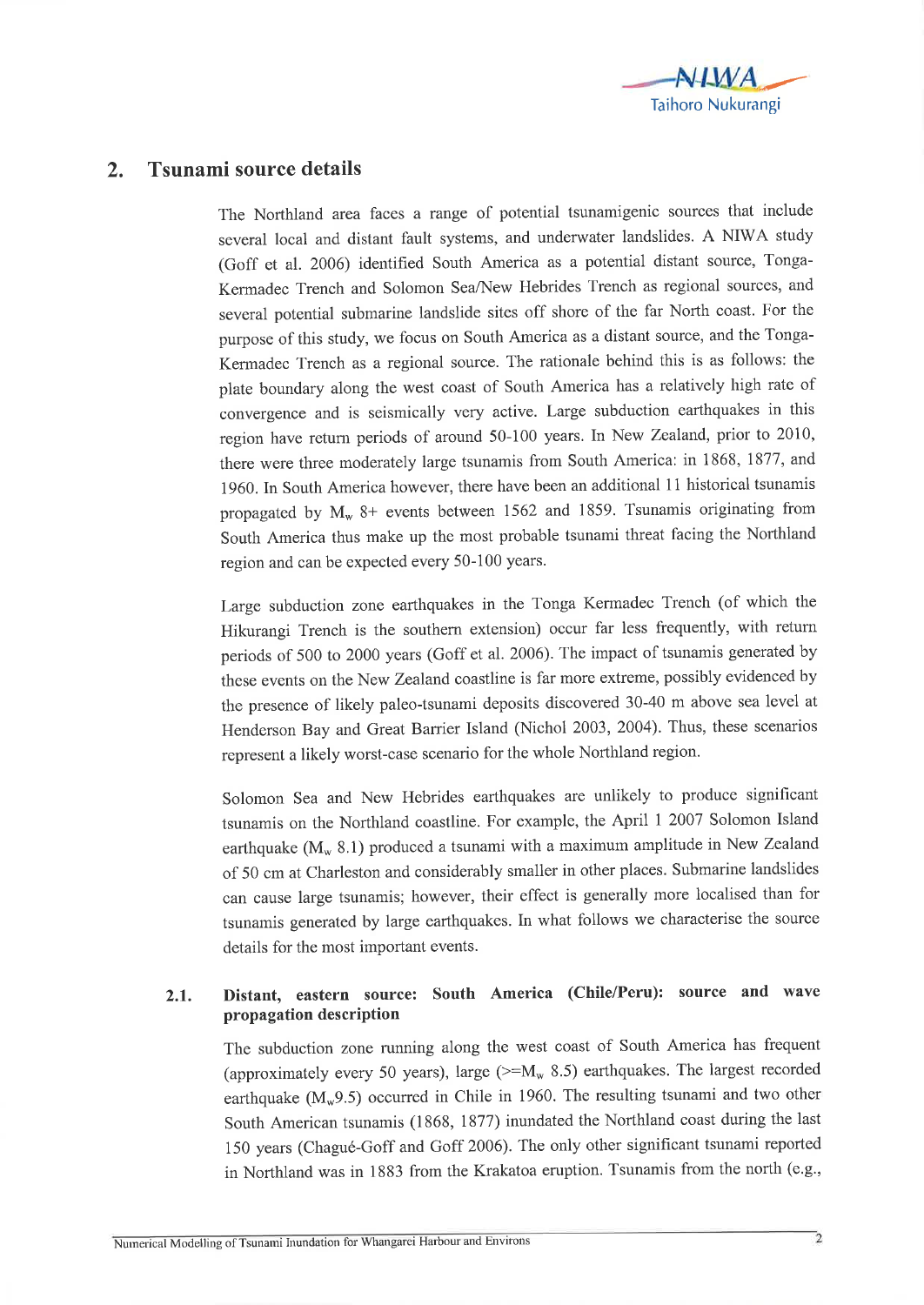

Solomon Islands/Fiji Basin or Indonesia) have not caused significant impact on the Northland coastline in recorded history. Thus, South America represents our most probable source of far-field tsunamis.

Three primary factors determine how New Zealand is affected by tsunamis that travel across the Pacific Ocean: source location and geometry, wave transformations that occur when the tsunami crosses the ocean, and the effects of the bathymetry and geometry of the recipient continental shelf and coastal region.

The size of a tsunami generated by a subduction zone earthquake depends on several factors, including the magnitude, source geometry and location of the event. The magnitude and source geometry of the earthquake determine the surface deformation, which, in turn, determines the overall size and length scale of the tsunami. Representative source geometry can be calculated via an empirical formula that takes fault length, width, slip and moment magnitude into account. Plate boundaries and convergence rates can be found in Bird (2003), and Pacheco et al. (1993) gives information on the fault geometry. A typical fault could be 100 km wide along the dip and extend to 45 km below the surface. The location of the earthquake also determines the primary direction that the tsunami will propagate and, hence, whether it will hit or miss New Zealand. A good example of this is a comparison of the tsunamis caused by the 1868 and 1960 Chilean earthquakes. The 1868 earthquake was smaller in magnitude and caused a smaller tsunami in general, however, its location meant that its waves and energy were aligned to focus on the New Zealand coastline. Although the 1960 earthquake was larger, its source location directed the ensuing tsunami mostly to the north of New Zealand, so that less of its energy reached New Zealand. Thus, the net effects of tsunamis from these very different events on the north of New Zealand were similar.

Tsunamis generally follow large circlular routes across the ocean, but this path is modified by reflection and refraction where the water depth changes. Waves may also be diffracted as they pass through island chains, but there are no significant islands between South America and New Zealand. Usually, trans-Pacific tsunami propagation is modelled using nonlinear shallow water theory with dissipation of short wavelengths, or by linear shallow water theory where all waves travel at the same wave speed. This latter approach is not strictly correct because, over this great distance, the waves are dispersive (long waves travel faster than short waves) and generate a train of wave rather than a single wave. This behaviour is important when the run-up is considered because multiple waves can cause resonance effects.

For the purposes of this report, we have chosen to specify an incident tsunami at the eastern edge of the model mesh (210 degrees east longitude) that represents a "direct hit" scenario similar to the 1868 South American event. We have used the concept of inverse modelling to ground truth this scenario using the more reliable historical data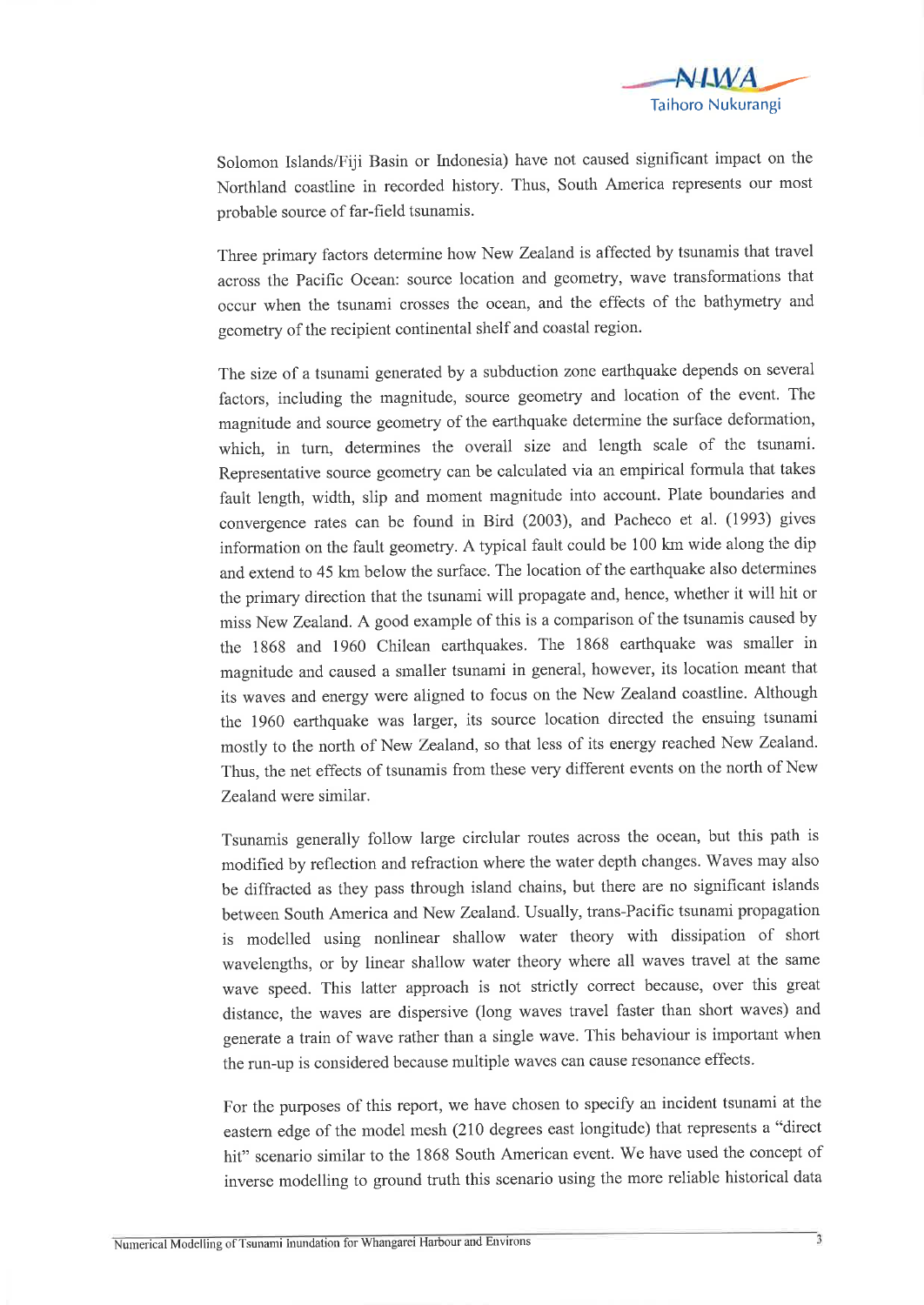

for the 1868 event and to a lesser degree the 1960 event. In effect, the model fills in the missing information along the coast using the historical data as a rough guide.

## 2.2. Regional/Local - Eastern source: Tonga-Kermadec Trench

Subduction zone earthquakes occur along the Tonga-Kermadec Trench associated with the Pacific/Australian plate boundary. The Hikurangi Trough (HT in Figure 1) is a southern extension of the Tonga-Kermadec Trench. The TKSZ is located beneath the eastem margin of the continental shelf and the Kermadec Ridge from the east coast of the North Island to Tonga, where the Pacific Plate under-thrusts (subducts) to the west. Historic earthquakes of magnitude  $M_w$  8.0 to 8.3 have occurred along the Kermadec boundary (ITDB/PAC 2004) in the early 1900's.



Figure 1: Geophysical setting of New Zealand showing the Tonga-Kermadec Trench (taken from Goff et al. 2006).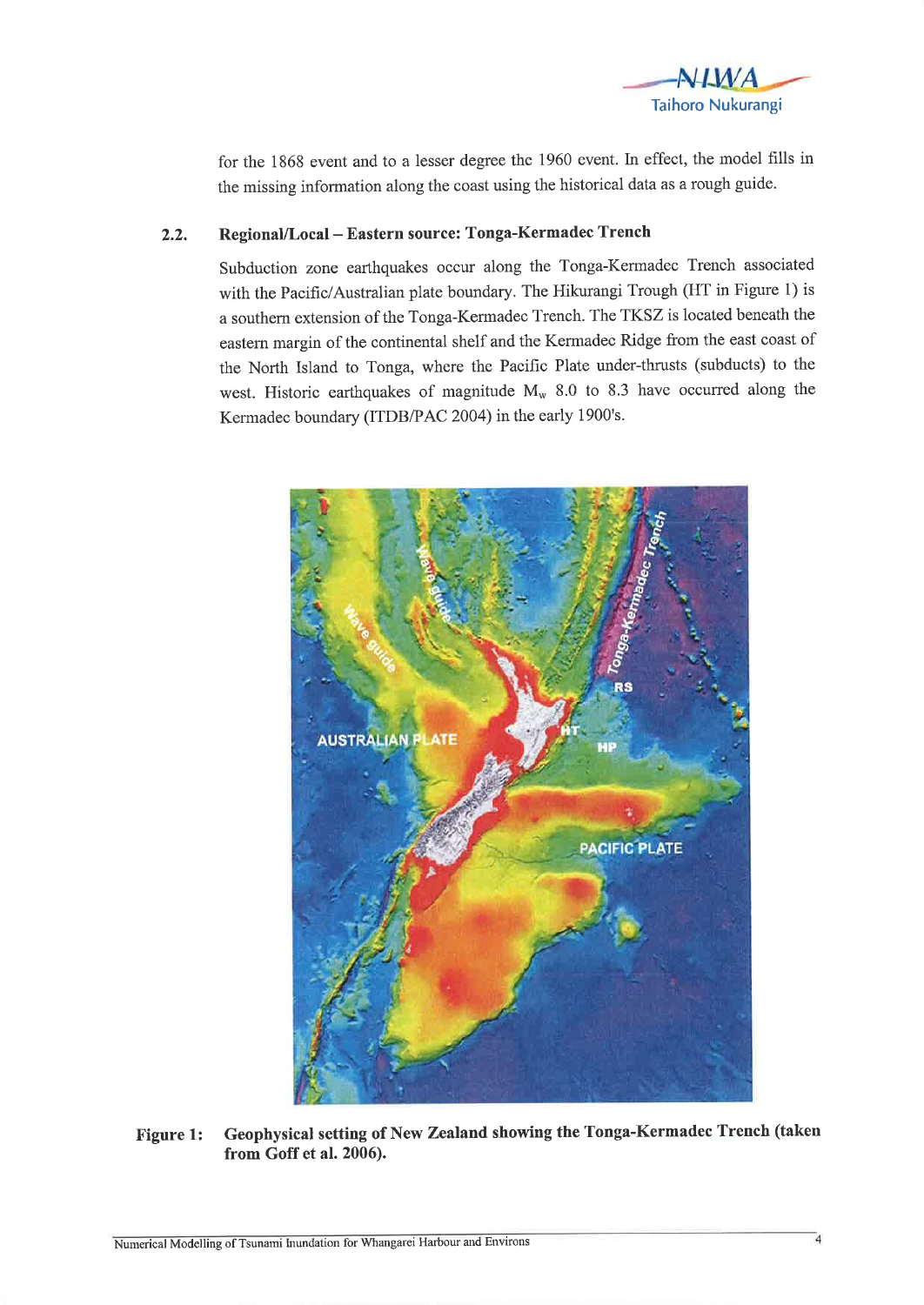

Palaeotsunami data have been used successfully to ground-truth models of local tsunami inundation from this source for some parts of New Zealand (Walters et al., 2006a). There are considerable data available incorporating records accumulated from a series of studies (e.g., Nichol et al., 2003;2004; Bell et a1.,2004; Goff et a1.,2005; Chagué-Goff and Goff, 2006). Undoubtedly, there is a large impact from this source on the eastern and north-eastern facing coasts of the North Island.

Although the Tonga-Kermadec-Hikurangi trench extending north along the east coast of the North Island to Tonga is a prominent feature in the seabed topography, there is a paucity of definitive geophysical information for the area north of East Cape. South of East Cape along the Hikurangi subduction zone, Reyners (1998) suggests that the subduction zone area decreases between Wairarapa and East Cape and events of about  $M_{w}$  6.9 are estimated for the northern part of this segment.

Up to a distance of approximately 250 km north of East Cape, the Hikurangi Plateau (HP in Figure 1) is being subducted beneath the Kermadec margin. At the northem edge of the plateau is the Rapuhia Scarp (RS in Figure 1) where the Hikurangi Plateau volcanics change abruptly to oceanic crust (Collot and Davey, 1998; Davey and Collot, 2000). The Rapuhia Scarp is approximately I km high and results in an increase in depth of approximately 1.5 km to the north. This implies that the shelf slope is over-steepened and there is a possibility of large submarine landslides and slumps. In addition, the scarp may act as a termination point for subduction zone ruptures to the north and south. Moreover, the change in fault dip across the scarp suggests that surface deformation caused by fault rupture may vary between sections to the north and south of the scarp.

Since the magnitude and location of subduction zone events is not well defined for this area, Goff et al. (2006) explored a range of events and compared the results with elevations of palaeotsunami deposits primarily from the  $15<sup>th</sup>$  century (e.g., Walters et al., 2006a). The first set of events were three  $M_w$  8.5 events placed south and north of the Rapuhia Scarp, and the next northern section of the fault respectively. The southern section mainly impacts the Bay of Plenty to Great Barrier Island, the next northern section mainly impacts Northland, and the far north section has minimal impact because the tsunami is directed north of the North Island. Events farther north have even less effect. An  $M_w$  8.0 to 8.7 would be considered a reasonable magnitude event for the TKSZ. However, the 2004 Boxing Day tsunami in lndonesia serves notice that these are probably under-estimates for the maximum magnitude event that could occur. Hence, Goff et al. (2006) also considered an  $M_w$  9.0 event, which is twice as long and has twice the slip of the  $M_w$  8.5 event. This fault extends across the Rapuhia Scarp.

From these earlier results, we have chosen the two events that have the most impact on Northland. The first of these is a dislocation placed north of the Rapuhia Scarp ( $M_w$ )